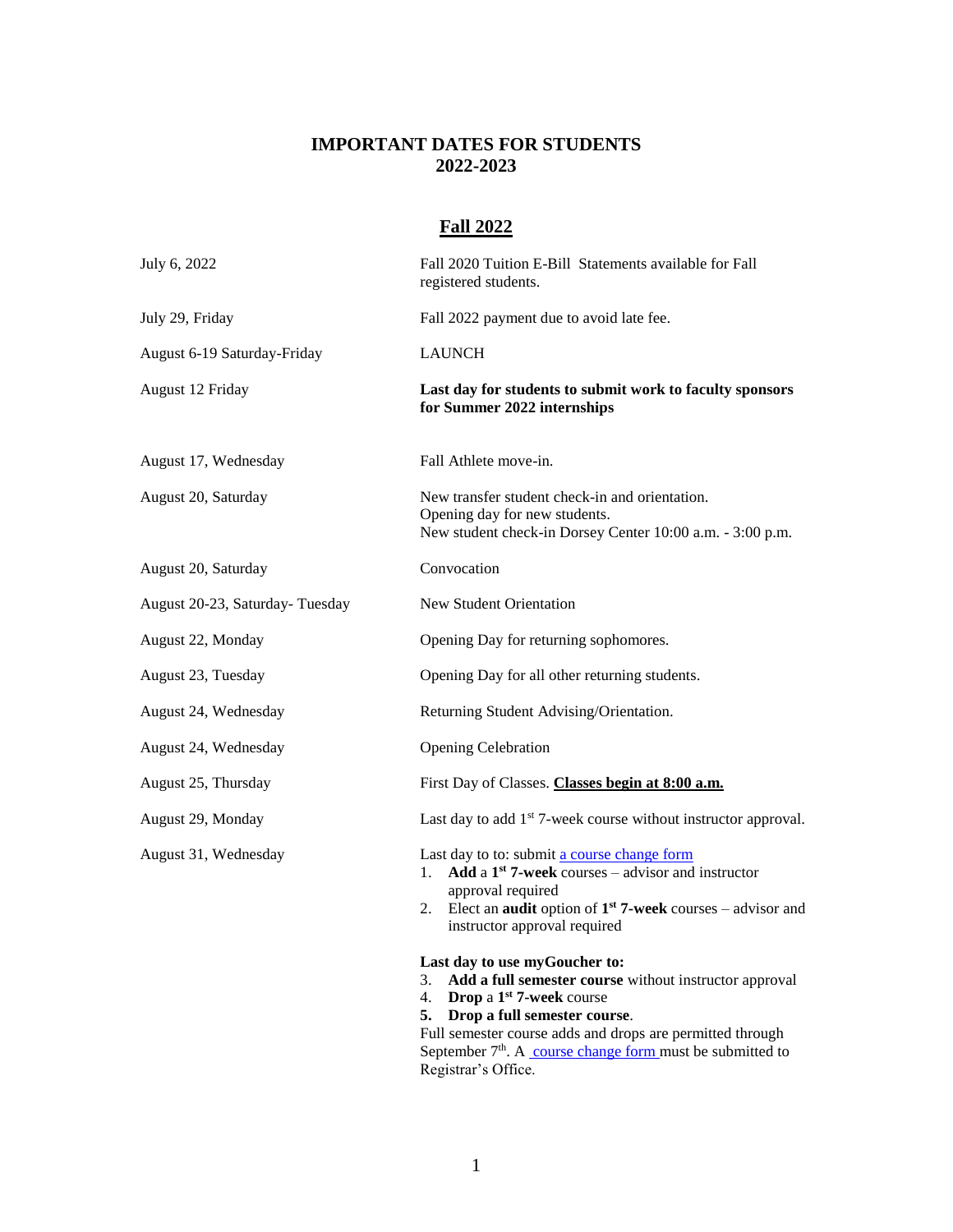|                                      | Last day for students to submit work to faculty sponsors<br>for Summer 2022 independent work or completed<br><b>Intensive Course Abroad (ICA) (courses not having a Fall</b><br>2022 Post Course.)                                                                                                                                                                                   |
|--------------------------------------|--------------------------------------------------------------------------------------------------------------------------------------------------------------------------------------------------------------------------------------------------------------------------------------------------------------------------------------------------------------------------------------|
| September 2, Friday<br>End of Week 1 | Early deadline to submit Internship Learning Agreement<br>(ILA) to Career Education Office (CEO for Fall 2022.                                                                                                                                                                                                                                                                       |
| September 5, Monday                  | Labor Day (no classes)                                                                                                                                                                                                                                                                                                                                                               |
| September 7, Wednesday               | Last day to submit a course change form to:<br><b>Add a full semester course</b> – instructor and advisor<br>1.<br>approval required.<br>Elect an <b>audit</b> option for a <b>full semester</b> course already<br>2.<br>enrolled in - instructor's and advisor's approval required.<br><b>Drop a full semester</b> course without a " $W$ " — advisor's<br>3.<br>approval required. |
|                                      | Last day to submit meal plan changes at<br>www.goucher.edu/mealchange.                                                                                                                                                                                                                                                                                                               |
|                                      | No refund of room charges after this date if moving out of<br>Residence halls (100% refund prior to this date).                                                                                                                                                                                                                                                                      |
|                                      | Semester tuition, fees, room, and board charges are based on<br>course load, room assignment, and meal plan selection as of<br>this date. No reduction in tuition and fee charges for students<br>who withdraw from a course after this date (excluding<br>withdrawn students).                                                                                                      |
| September 9, Friday                  | GIG - Get into Goucher Day                                                                                                                                                                                                                                                                                                                                                           |
| September 16, Friday                 | 5:00pm deadline to submit a course change form to:<br><b>Withdraw</b> from a half course $(1^{st} 7$ -week) with a "W" –<br>1.<br>advisor's approval required.<br>Last day to elect pass/no pass, or change a pass/no pass<br>2.<br>to a regular grade, for a half course $(1st 7$ -week) –<br>advisor's approval required.                                                          |
| September 23-24 Friday-Saturday      | Blue and Gold Weekend                                                                                                                                                                                                                                                                                                                                                                |
| September 28, Wednesday              | No refund of tuition and fees for semester withdrawals after<br>this date.                                                                                                                                                                                                                                                                                                           |
| October 3, Monday                    | Last day to submit online Application for Degree for<br>December 2022/January 2023 seniors graduating and<br>expecting to participate in the May 2023 commencement<br>ceremony.                                                                                                                                                                                                      |
| October 7-9, Friday-Sunday           | Family Weekend                                                                                                                                                                                                                                                                                                                                                                       |
| October 12, Wednesday                | Last day of 1 <sup>st</sup> 7-week courses.                                                                                                                                                                                                                                                                                                                                          |
| October 13-16, Thursday-Sunday       | Fall Break, no classes.                                                                                                                                                                                                                                                                                                                                                              |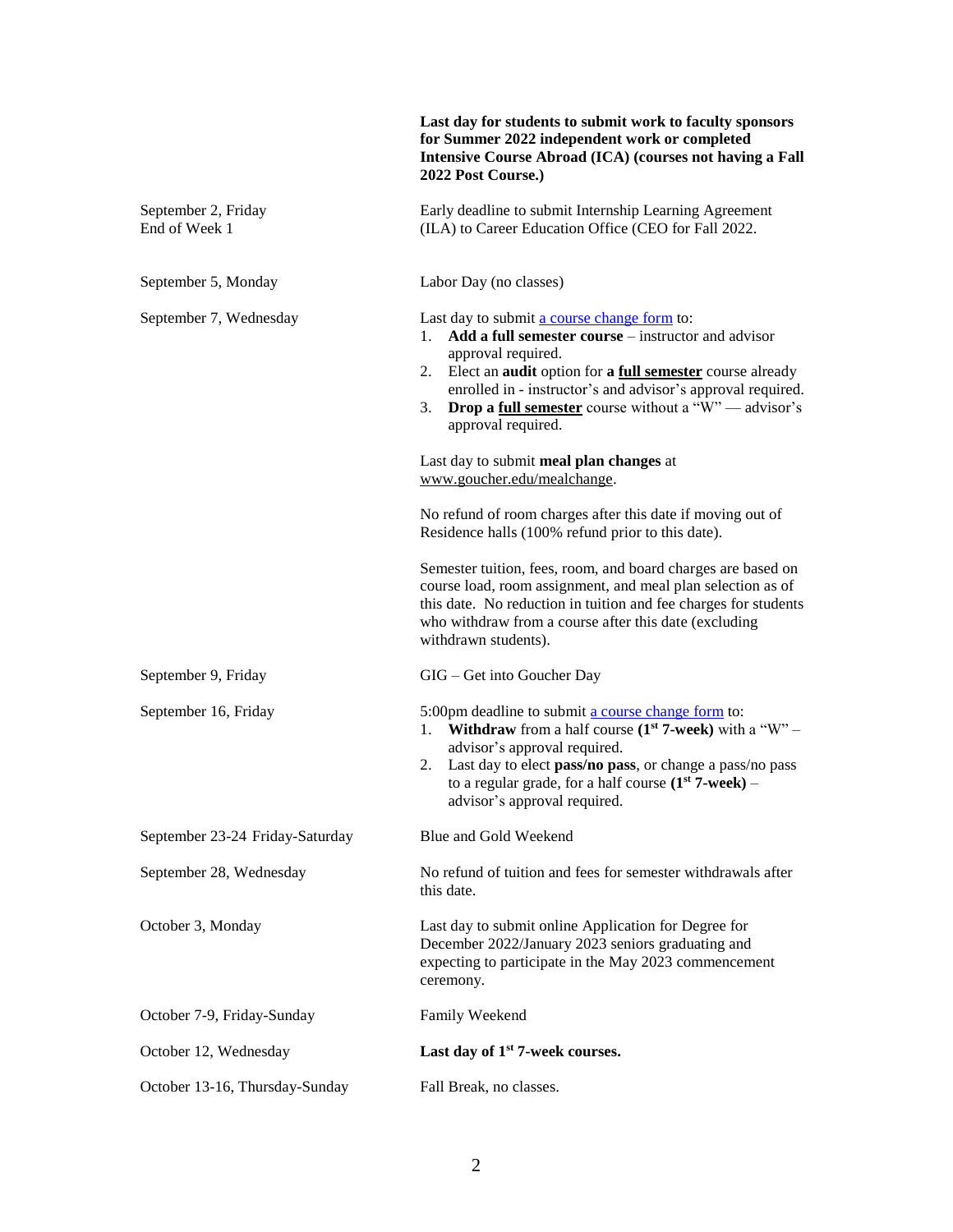| October 17, Monday                    | First day of the 2 <sup>nd</sup> 7-week courses.<br>Advisor's approval required to add a 2 <sup>nd</sup> 7-week course.                                                                                                                                                                                                                                                                                                                                                                                                                                                                                                                                                                                                                                                                                                                               |
|---------------------------------------|-------------------------------------------------------------------------------------------------------------------------------------------------------------------------------------------------------------------------------------------------------------------------------------------------------------------------------------------------------------------------------------------------------------------------------------------------------------------------------------------------------------------------------------------------------------------------------------------------------------------------------------------------------------------------------------------------------------------------------------------------------------------------------------------------------------------------------------------------------|
| October 19, Wednesday                 | Last day to add $2nd$ 7-week course without instructor approval                                                                                                                                                                                                                                                                                                                                                                                                                                                                                                                                                                                                                                                                                                                                                                                       |
| October 21, Friday                    | 5:00pm deadline to submit a course change form to:<br>1. <b>Drop</b> a <b>half course</b> $(2nd 7$ -week) without a "W"<br>- advisor approval required.<br>Add a half course $(2nd 7$ -week) – instructor and advisor<br>2.<br>approval required.<br>Elect audit option half course $(2nd 7$ -week) – instructor<br>3.<br>and advisor approval required.<br>Final deadline to submit Internship Learning Agreement ILA<br>due to CEO for Fall 2022.                                                                                                                                                                                                                                                                                                                                                                                                   |
| October 24, Monday                    | Spring 2023 course offerings and information is posted at<br>https://www.goucher.edu/registrar/                                                                                                                                                                                                                                                                                                                                                                                                                                                                                                                                                                                                                                                                                                                                                       |
| October 24- November 4, Monday-Friday | Academic advising for Spring 2023 course selection.                                                                                                                                                                                                                                                                                                                                                                                                                                                                                                                                                                                                                                                                                                                                                                                                   |
| October 28, Friday<br>End of Week 9   | Deadline for second semester sophomores to declare a<br>major - online form should be submitted                                                                                                                                                                                                                                                                                                                                                                                                                                                                                                                                                                                                                                                                                                                                                       |
| October 31, Monday                    | <b>Registration begins for Goucher January 2023 J term</b><br>courses.                                                                                                                                                                                                                                                                                                                                                                                                                                                                                                                                                                                                                                                                                                                                                                                |
| November 4, Friday                    | 5:00pm deadline to submit a course change form to:<br>1. Withdraw from semester courses with a "W" - advisor<br>approval required.<br>Elect pass/no pass, or change from pass/no pass to<br>2.<br>regular grade, in a semester course - advisor approval<br>required.<br>Withdraw from a half course $(2nd 7$ week) with a W" -<br>3.<br>advisor approval required.<br>Elect pass/no pass, or change from pass/no pass to<br>4.<br>regular grade, for a <b>half course</b> $(2nd 7$ week) – advisor<br>approval required.<br>Juniors must complete the Statement of Intent for Senior<br>Thesis and submit it to the office of the Associate Provost on<br>or before the last day of classes of the preceding semester in<br>which senior thesis work formally begins.<br>http://www.goucher.edu/registrar/documents/Senior-Thesis-<br>Guidelines.pdf |
| November 7, Monday                    | Summer 2023 ICA Application Deadline                                                                                                                                                                                                                                                                                                                                                                                                                                                                                                                                                                                                                                                                                                                                                                                                                  |
|                                       | Flu vaccine documentation due                                                                                                                                                                                                                                                                                                                                                                                                                                                                                                                                                                                                                                                                                                                                                                                                                         |
| November 14-18, Monday-Friday         | Online registration for Spring 2023 begins, depending on<br>number of completed credits. Days and times are published<br>at http://www.goucher.edu/registrar/registration-info-and-<br><u>dates</u>                                                                                                                                                                                                                                                                                                                                                                                                                                                                                                                                                                                                                                                   |
| November 23, Wednesday                | Residence halls close at noon.                                                                                                                                                                                                                                                                                                                                                                                                                                                                                                                                                                                                                                                                                                                                                                                                                        |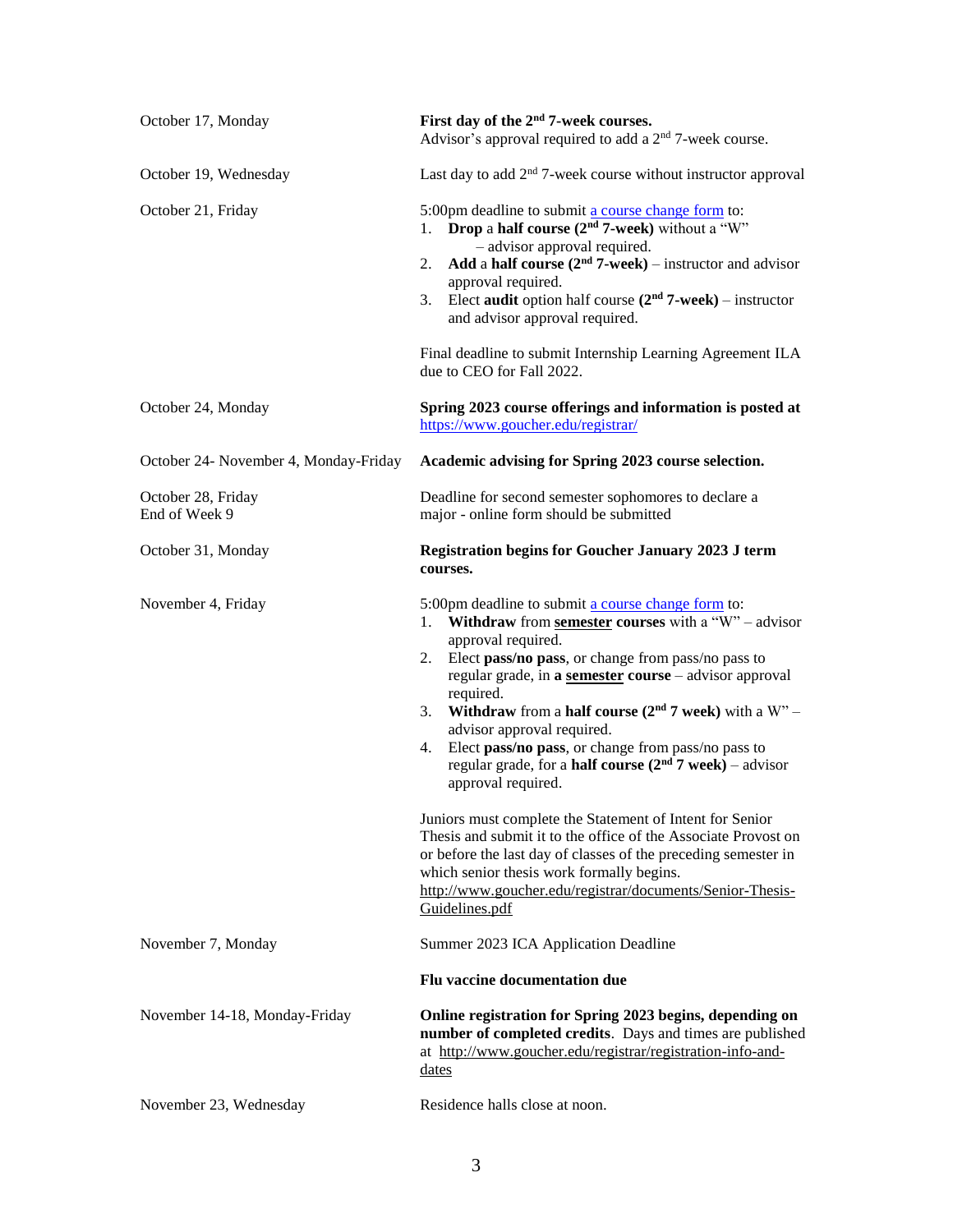| November 23-27, Wed-Sun         | Thanksgiving Holiday (no classes)                                                                                                         |
|---------------------------------|-------------------------------------------------------------------------------------------------------------------------------------------|
| November 27, Sunday             | Residence halls open at 9:00 a.m.                                                                                                         |
| November 28, Monday             | Classes resume at 8:00 a.m.                                                                                                               |
| November 29, Tuesday            | Summer 2023 Deposit Deadline                                                                                                              |
| December 9, Friday              | Last day of classes.                                                                                                                      |
|                                 | Deadline for incomplete grade requests for Fall 2022<br>courses. Due at 5pm in Registrar's office.                                        |
|                                 | Last day to submit work to faculty sponsors for Fall 2022<br>internships, independent work and extended incompletes.                      |
|                                 | Internship Learning Agreements (ILA's) for Winter 2023<br>due to Career Education Office (CEO)                                            |
|                                 | Deadline to submit senior thesis in final form for students<br>completing thesis in fall semester                                         |
| December 10-12, Saturday-Monday | Reading Period                                                                                                                            |
| December 12, Monday             | Capstone Day                                                                                                                              |
|                                 | Spring 2023 E-bill notification emailed to registered students<br>and their authorized parties.                                           |
| December 13-16, Tuesday-Friday  | Final Experience/Exam week                                                                                                                |
| December 17, Saturday           | Residence Halls close at 10:00am                                                                                                          |
| December 19, Monday             | Last day for students to initially register for Spring 2023<br>courses to avoid the \$100 late registration fee.                          |
|                                 |                                                                                                                                           |
|                                 | <b>INTERSESSION/J-TERM 2023</b>                                                                                                           |
| January 3, Tuesday              | Move in day for winter intersession                                                                                                       |
| January 4-27, Wednesday-Friday  | Intersession/J-Term                                                                                                                       |
| January 4, Wednesday            | Last day to add/drop J Term course.                                                                                                       |
| January 9, Monday               | Last day to add/drop for January intersession courses (Not<br>J-Term). Instructor's and advisor's signatures required to add<br>a course. |
| January 13, Friday              | Work due to faculty for Fall 2022 incompletes                                                                                             |

January 16, Monday Martin Luther King, Jr. Holiday (no classes).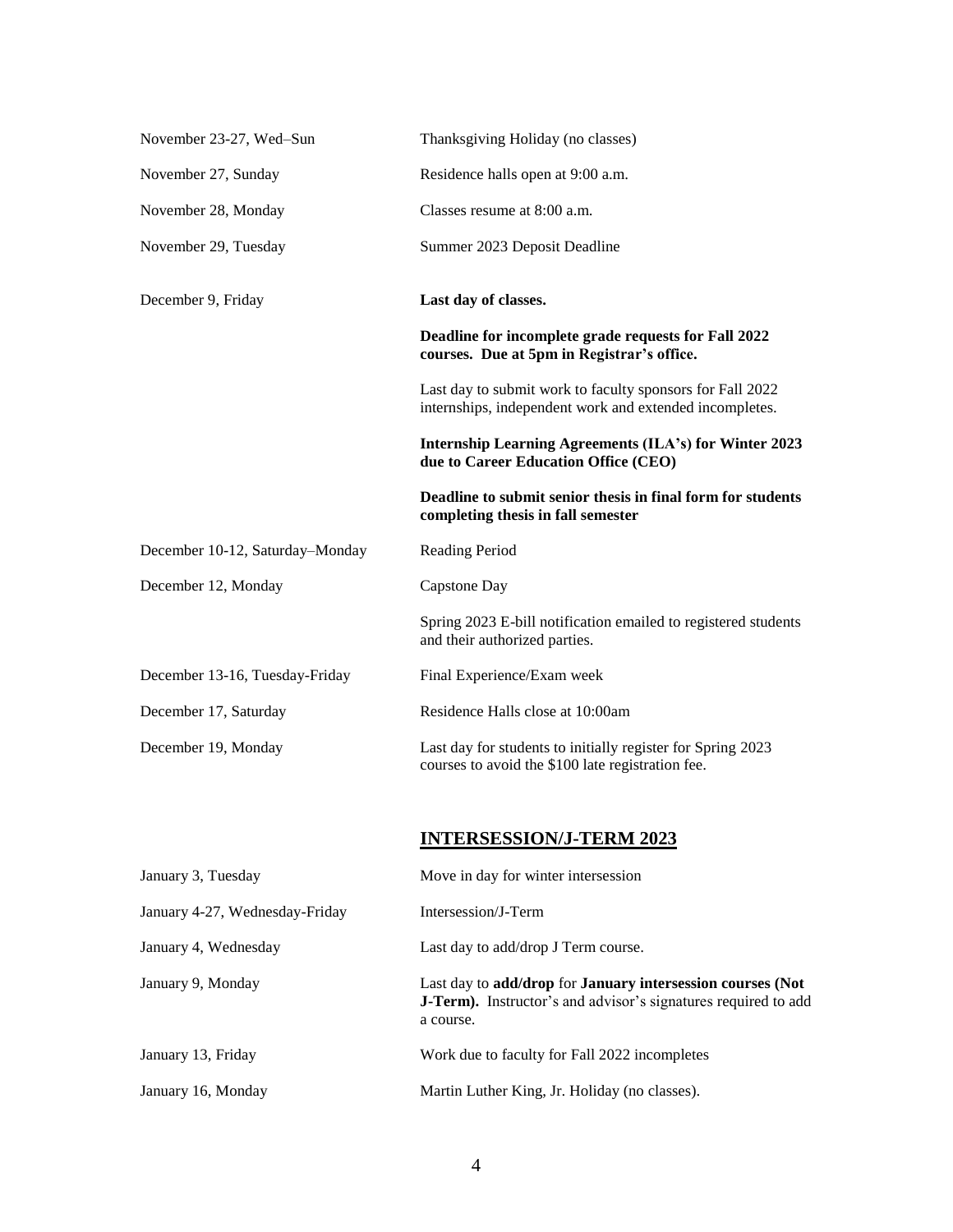|                                                    | <b>courses</b> with a "W" – advisor's signature required.                                                                                                                                                                                                                                                                                                                                                                                     |
|----------------------------------------------------|-----------------------------------------------------------------------------------------------------------------------------------------------------------------------------------------------------------------------------------------------------------------------------------------------------------------------------------------------------------------------------------------------------------------------------------------------|
|                                                    | <b>SPRING 2023</b>                                                                                                                                                                                                                                                                                                                                                                                                                            |
| January 6, Friday                                  | Spring 2023 payment due.                                                                                                                                                                                                                                                                                                                                                                                                                      |
| January 28, Saturday                               | <b>Opening Day for all students.</b><br>Residence halls open at 9:00 a.m.                                                                                                                                                                                                                                                                                                                                                                     |
| January 28-29, Saturday-Sunday                     | January orientation program for incoming first year and<br>transfer students.                                                                                                                                                                                                                                                                                                                                                                 |
| January 30, Monday                                 | Classes begin at 8:00 a.m.                                                                                                                                                                                                                                                                                                                                                                                                                    |
|                                                    | Schedule adjustments/advising.                                                                                                                                                                                                                                                                                                                                                                                                                |
| January 31, Tuesday                                | 1098T forms for 2022 will be mailed.                                                                                                                                                                                                                                                                                                                                                                                                          |
| February 1, Wednesday                              | Last day to add 1 <sup>st</sup> 7-week course without instructor's<br>approval                                                                                                                                                                                                                                                                                                                                                                |
| February 3, Friday                                 | 1098T forms for 2022 will be mailed by this date.                                                                                                                                                                                                                                                                                                                                                                                             |
| February 3, Friday<br>End of first week of classes | Last day to submit online the Application for Degree for<br>seniors expecting to graduate in either May or August 2023<br>and/or participate in the 2023 commencement ceremony held<br>in May. After this date, students with late submissions or<br>changes must make them in writing to the Registrar's office.                                                                                                                             |
|                                                    | Early deadline to submit Internship Learning Agreement to<br>CEO for Spring 2023                                                                                                                                                                                                                                                                                                                                                              |
|                                                    | Last day to submit work to faculty internship sponsors for<br>Winter 2023 internship                                                                                                                                                                                                                                                                                                                                                          |
|                                                    | Last day to submit a course change form to:<br>1. Add 1 <sup>st</sup> 7-week courses (instructor and advisor's approval<br>required)<br><b>Drop 1st 7-week</b> courses (advisor's approval required)<br>2.<br>Elect the <b>audit</b> option for a $1st$ 7-week courses (instructor<br>3.<br>and advisor's approval required)<br>Semester courses not requiring special approval may be added<br>through myGoucher through Sunday, February 5. |
| February 5, Sunday                                 | Last day to add or drop through myGoucher a semester<br>course not requiring special approval                                                                                                                                                                                                                                                                                                                                                 |
| February 6, Monday                                 | Last day to submit work to faculty sponsors for Winter                                                                                                                                                                                                                                                                                                                                                                                        |

January 20, Friday Last day to **withdraw or change to pass/no pass grade from** 

**a winter internship, intersession courses and J-term** 

2023 independent work. Intensive course abroad (ICA) work

due for courses that do not have a spring post-course.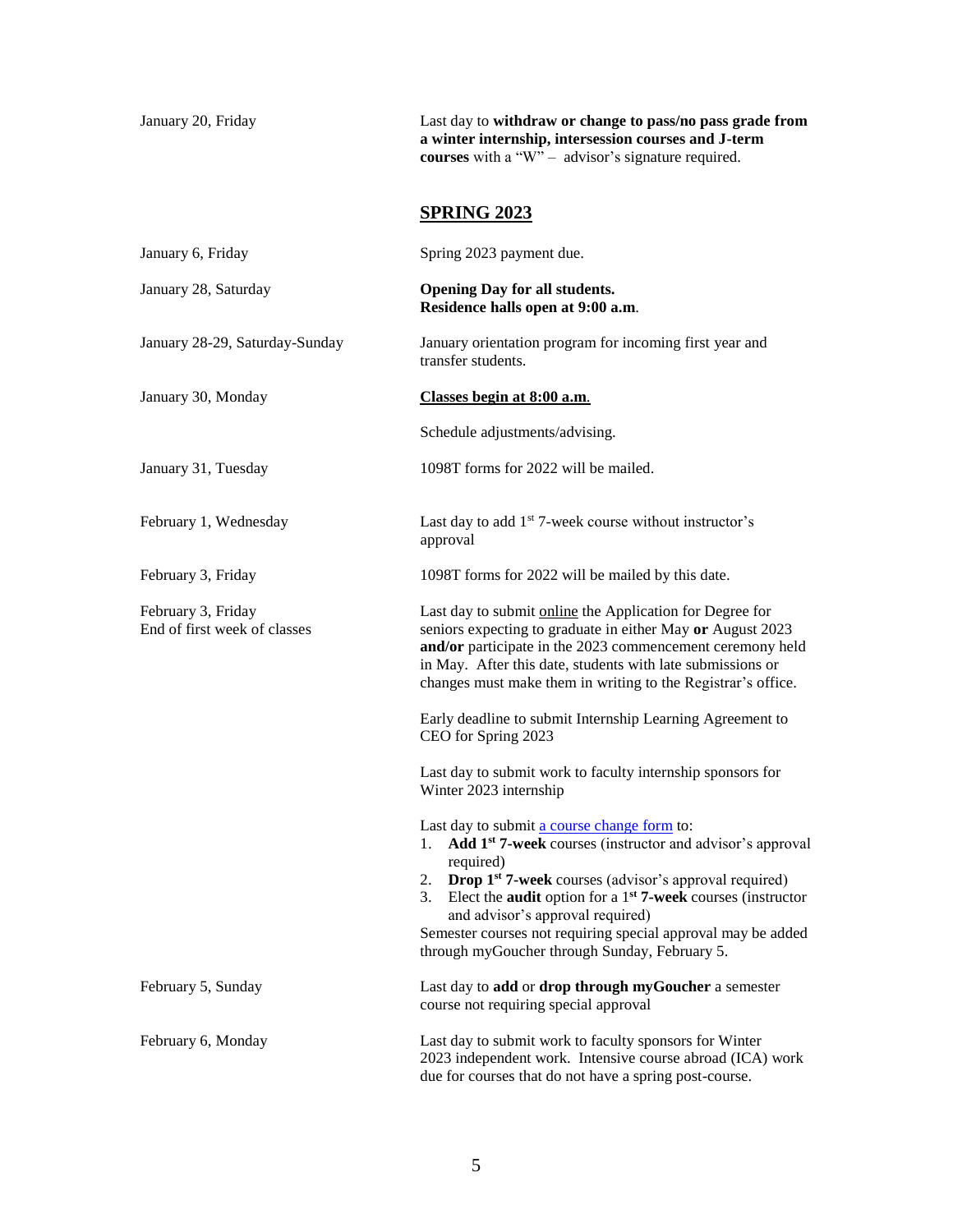| February 10, Friday              | 5:00pm deadline to submit a course change form to:<br>Add a full semester course – instructor $\&$ advisor's<br>1.<br>approval required.<br><b>Drop a full semester course</b> without a "W"- advisor's<br>2.<br>signature required.<br>3. Elect audit option for a semester course already enrolled<br>in – instructor's $\&$ advisor's signatures required.<br>Semester tuition, fees, room, and board charges are based on<br>course load, room assignment, and meal plan selection as of<br>this date. No reduction in tuition and fee charges for students<br>who withdraw from a course after this date (excluding<br>withdrawn students.)<br>Last day to submit meal plan changes at<br>www.goucher.edu/mealchange.<br>No refund of room charges after this date if moving out of |
|----------------------------------|------------------------------------------------------------------------------------------------------------------------------------------------------------------------------------------------------------------------------------------------------------------------------------------------------------------------------------------------------------------------------------------------------------------------------------------------------------------------------------------------------------------------------------------------------------------------------------------------------------------------------------------------------------------------------------------------------------------------------------------------------------------------------------------|
| February 17, Friday              | Residence halls (100% refund prior to this date).<br>5:00pm deadline to submit a course change form to:<br><b>Withdraw</b> from a half course $(1st 7$ -week) with a "W" –<br>1.<br>advisor's signature required.<br>Elect pass/no pass, or change from pass/no pass to a<br>2.<br>regular grade, for a half course $(1st 7-week) - advisor's$<br>signature required.                                                                                                                                                                                                                                                                                                                                                                                                                    |
| February 24, Friday              | Work due to faculty for Winter 2023 incompletes                                                                                                                                                                                                                                                                                                                                                                                                                                                                                                                                                                                                                                                                                                                                          |
| March 3, Friday                  | Final deadline for new spring students to submit health<br>insurance waiver and Tuition Refund Insurance Waiver.                                                                                                                                                                                                                                                                                                                                                                                                                                                                                                                                                                                                                                                                         |
| March 5, Sunday                  | No refund of tuition and fees for semester withdrawals after<br>this date.                                                                                                                                                                                                                                                                                                                                                                                                                                                                                                                                                                                                                                                                                                               |
| March 17, Friday                 | 1 <sup>st</sup> 7-week courses end.                                                                                                                                                                                                                                                                                                                                                                                                                                                                                                                                                                                                                                                                                                                                                      |
| March 18, Saturday               | Residence halls close at 10:00 am.                                                                                                                                                                                                                                                                                                                                                                                                                                                                                                                                                                                                                                                                                                                                                       |
| March 18-26, Saturday-Sunday     | Spring Break – no classes.                                                                                                                                                                                                                                                                                                                                                                                                                                                                                                                                                                                                                                                                                                                                                               |
| March 26, Sunday                 | Residence halls open at 9:00 a.m.                                                                                                                                                                                                                                                                                                                                                                                                                                                                                                                                                                                                                                                                                                                                                        |
| March 27, Monday                 | Classes resume at 8:00 a.m.                                                                                                                                                                                                                                                                                                                                                                                                                                                                                                                                                                                                                                                                                                                                                              |
|                                  | $2nd$ 7-week courses begin.                                                                                                                                                                                                                                                                                                                                                                                                                                                                                                                                                                                                                                                                                                                                                              |
|                                  | Spring 2023 course offerings and information is posted at<br>https://www.goucher.edu/registrar/                                                                                                                                                                                                                                                                                                                                                                                                                                                                                                                                                                                                                                                                                          |
| March 27-April 14, Monday-Friday | Academic advising for Fall 2023 course selection.                                                                                                                                                                                                                                                                                                                                                                                                                                                                                                                                                                                                                                                                                                                                        |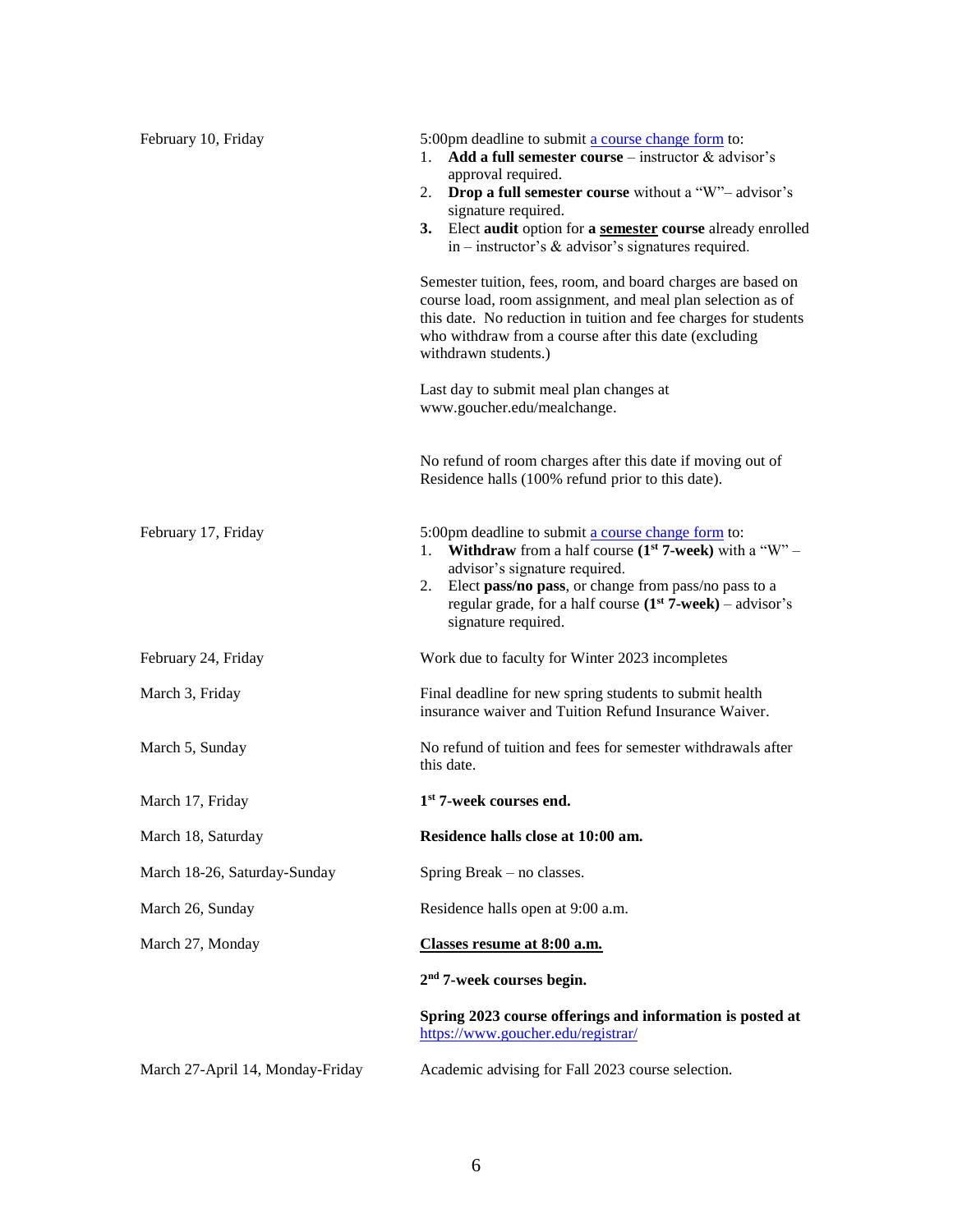| March 29 Wednesday                 | Last day to add $2nd$ 7-week course without instructor's<br>approval.                                                                                                                                                                                                                                                                                                                                                                                                                                                                                                                                                                                                                                                                                                                                                                                            |
|------------------------------------|------------------------------------------------------------------------------------------------------------------------------------------------------------------------------------------------------------------------------------------------------------------------------------------------------------------------------------------------------------------------------------------------------------------------------------------------------------------------------------------------------------------------------------------------------------------------------------------------------------------------------------------------------------------------------------------------------------------------------------------------------------------------------------------------------------------------------------------------------------------|
| March 31, Friday                   | Final deadline to submit Internship Learning Agreement to<br>CEO for Spring 2023.                                                                                                                                                                                                                                                                                                                                                                                                                                                                                                                                                                                                                                                                                                                                                                                |
|                                    | 5:00pm deadline to submit a course change form to:<br>Add a half course $(2nd 7-Week)$ – instructor and advisor<br>1.<br>approval required.<br><b>Drop</b> a half course $(2nd 7$ -Week) without a "W" – advisor<br>2.<br>approval required.<br>Elect <b>audit</b> option half course $(2nd 7-Week)$ – instructor<br>3.<br>and advisor approval required.                                                                                                                                                                                                                                                                                                                                                                                                                                                                                                        |
| April 3, Monday                    | Registration for Goucher Summer 2023 courses begins.                                                                                                                                                                                                                                                                                                                                                                                                                                                                                                                                                                                                                                                                                                                                                                                                             |
| April 7, Friday<br>End of Week 9   | Deadline for second semester sophomores to declare a<br>major - online form should be submitted                                                                                                                                                                                                                                                                                                                                                                                                                                                                                                                                                                                                                                                                                                                                                                  |
| April 14, Friday<br>End of Week 10 | 5:00pm deadline to submit a course change form to:<br><b>Withdraw</b> from a semester course with a "W" – advisor<br>1.<br>approval required.<br><b>Withdraw</b> from a half course $(2nd 7$ -Week) with a "W" –<br>2.<br>advisor signature required.<br>Elect pass/no pass, or change pass/no pass to a regular<br>3.<br>grade, in a semester course. Advisor approval required.<br>Elect pass/no pass, or change from a pass/no pass to a<br>4.<br>regular grade, for a half course $(2nd 7-Week)$ – advisor<br>approval required.<br>Juniors must complete the Statement of Intent for Senior<br>Thesis and submit it to the office of the Associate Provost on<br>or before the last day of classes of the preceding semester in<br>which senior thesis work formally begins.<br>http://www.goucher.edu/registrar/documents/Senior-Thesis-<br>Guidelines.pdf |
| April 17-21, Monday-Friday         | Online registration for Fall 2023 begins, depending on<br>number of completed credits. Days and times are published<br>in the Registration Guidebook on Goucher's website:<br>http://www.goucher.edu/registrar/registration-info-and-dates                                                                                                                                                                                                                                                                                                                                                                                                                                                                                                                                                                                                                       |
| April 28-30, Friday-Sunday         | Alumnae/i Weekend 2023                                                                                                                                                                                                                                                                                                                                                                                                                                                                                                                                                                                                                                                                                                                                                                                                                                           |
| May 11, Thursday                   | Last day of classes.                                                                                                                                                                                                                                                                                                                                                                                                                                                                                                                                                                                                                                                                                                                                                                                                                                             |
|                                    | Deadline for incomplete Grade requests for Spring 2023<br>courses. Due at 5pm in Registrar's office.                                                                                                                                                                                                                                                                                                                                                                                                                                                                                                                                                                                                                                                                                                                                                             |
|                                    | Last day for students to submit work to faculty internship<br>sponsors for Spring 2023 internships.                                                                                                                                                                                                                                                                                                                                                                                                                                                                                                                                                                                                                                                                                                                                                              |
|                                    | Deadline to submit senior thesis in final form for students<br>completing thesis in spring semester                                                                                                                                                                                                                                                                                                                                                                                                                                                                                                                                                                                                                                                                                                                                                              |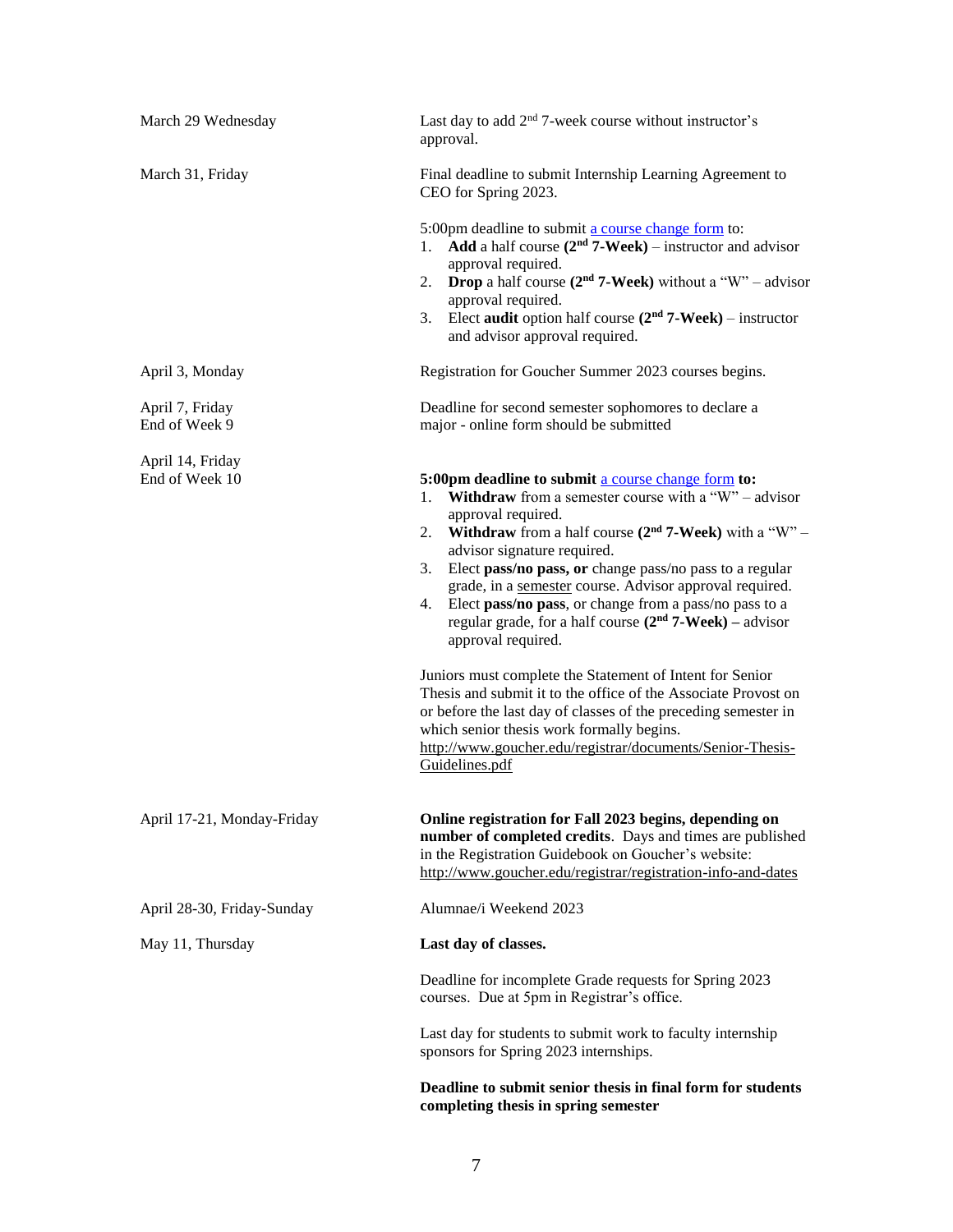| May 12, Friday             | Goucher Symposium Day/Spring Convocation                                                                                   |
|----------------------------|----------------------------------------------------------------------------------------------------------------------------|
|                            | Deadline for settlement of tuition account balance for<br>graduating seniors.                                              |
| May 13-15, Saturday-Monday | <b>Reading Period</b>                                                                                                      |
| May 16-19, Tuesday-Friday  | Final Experience/Exam week                                                                                                 |
| May 19, Friday             | Last day for students to initially register for Fall 2023 courses<br>to avoid the \$100 late registration fee.             |
| May 20, Saturday           | Residence Halls close for non-graduating students at 10:00am                                                               |
| May 25, Thursday           | Baccalaureate                                                                                                              |
| May 26, Friday             | Commencement 10:30 a.m.                                                                                                    |
| May 27, Saturday           | Residence halls close for graduating seniors at noon.                                                                      |
| June 2, Friday             | Last day to submit registration for Summer 2023 independent<br>work, field work, practicum, directed reading and research. |
|                            |                                                                                                                            |

## **Summer 2023**

| June 2, Friday                               | Early deadline to submit Internship Learning Agreement to<br>CEO for Summer 2023.                                                                        |
|----------------------------------------------|----------------------------------------------------------------------------------------------------------------------------------------------------------|
| June 5-29, Monday-Thursday                   | Summer session $I$ – undergraduate courses                                                                                                               |
| June 5, Monday                               | Last day to add/drop Summer Session I course                                                                                                             |
| June $6-23$                                  | Withdrawal period Summer Session I course                                                                                                                |
| June 19, Monday                              | Juneteenth observed                                                                                                                                      |
| June 23, Friday                              | Work due to faculty for Spring 2023 incompletes.                                                                                                         |
| July 4-28, Tuesday-Friday                    | Summer session $II$ – undergraduate courses                                                                                                              |
| July 4, Tuesday                              | Last day to add/drop Summer Session II course                                                                                                            |
| July 5-24, Wednesday-Monday                  | Withdrawal period Summer Session II course                                                                                                               |
| July 7, Friday                               | Final deadline to submit Internship Learning Agreement to<br>CEO for summer 2022.                                                                        |
| Within 1 week of<br>Summer I & II start date | To drop a summer internship (Summer I or II), submit a drop<br>form to the Registrar's Office no later than 1 week after the<br>start of the internship. |